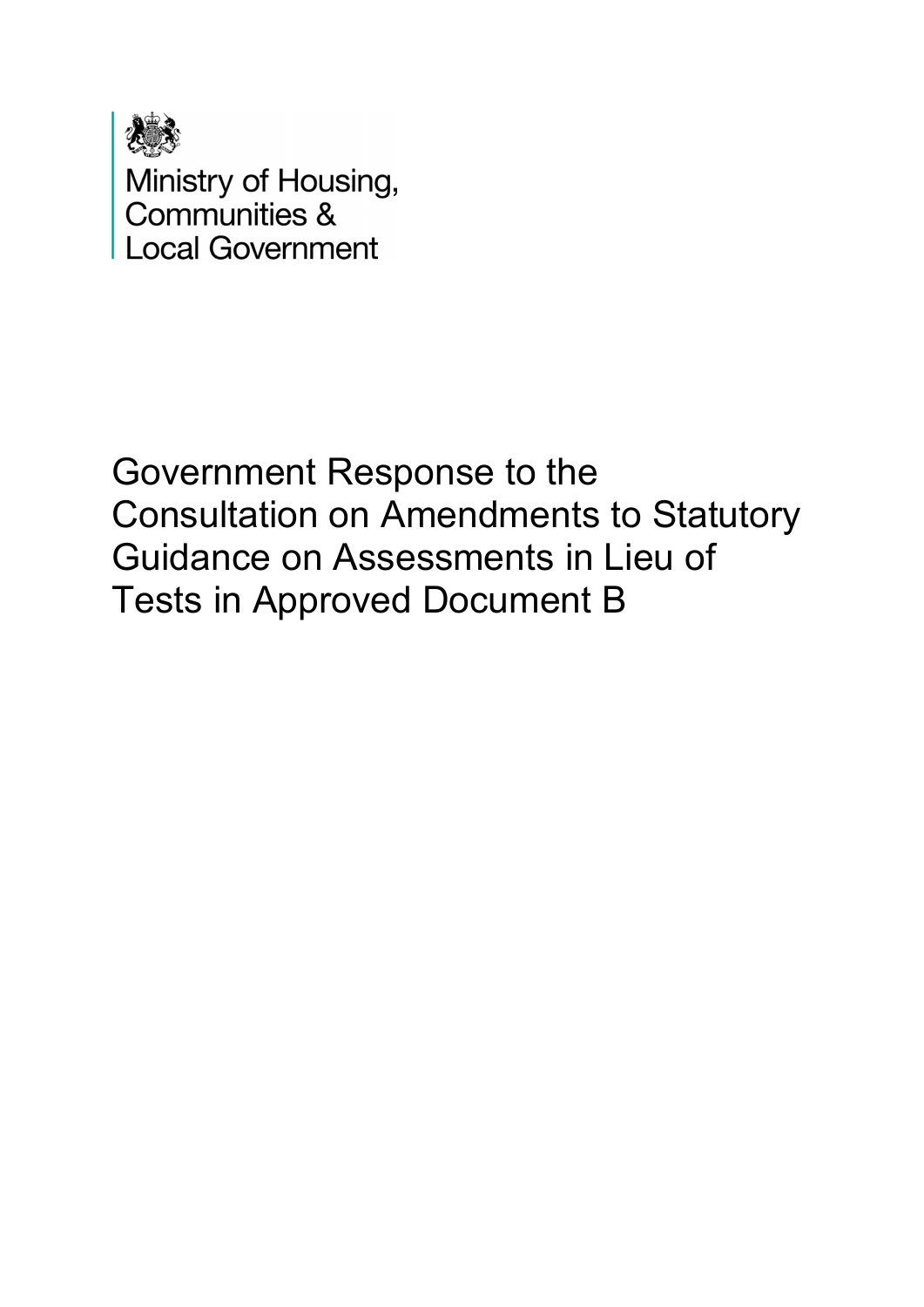

*© Crown copyright, 2018*

*Copyright in the typographical arrangement rests with the Crown.*

You may re-use this information (not including logos) free of charge in any format or medium, under the terms of the Open Government Licence. To view this licence visit <http://www.nationalarchives.gov.uk/doc/open-government-licence/version/3/>

This document/publication is also available on our website at [www.gov.uk/mhclg](http://www.gov.uk/mhclg)

If you have any enquiries regarding this document/publication, complete the form at <http://forms.communities.gov.uk/> or write to us at:

Ministry of Housing, Communities and Local Government Fry Building 2 Marsham Street London SW1P 4DF Telephone: 030 3444 0000

For all our latest news and updates follow us on Twitter:<https://twitter.com/mhclg>

December 2018

ISBN: 978-1-4098- 5392-3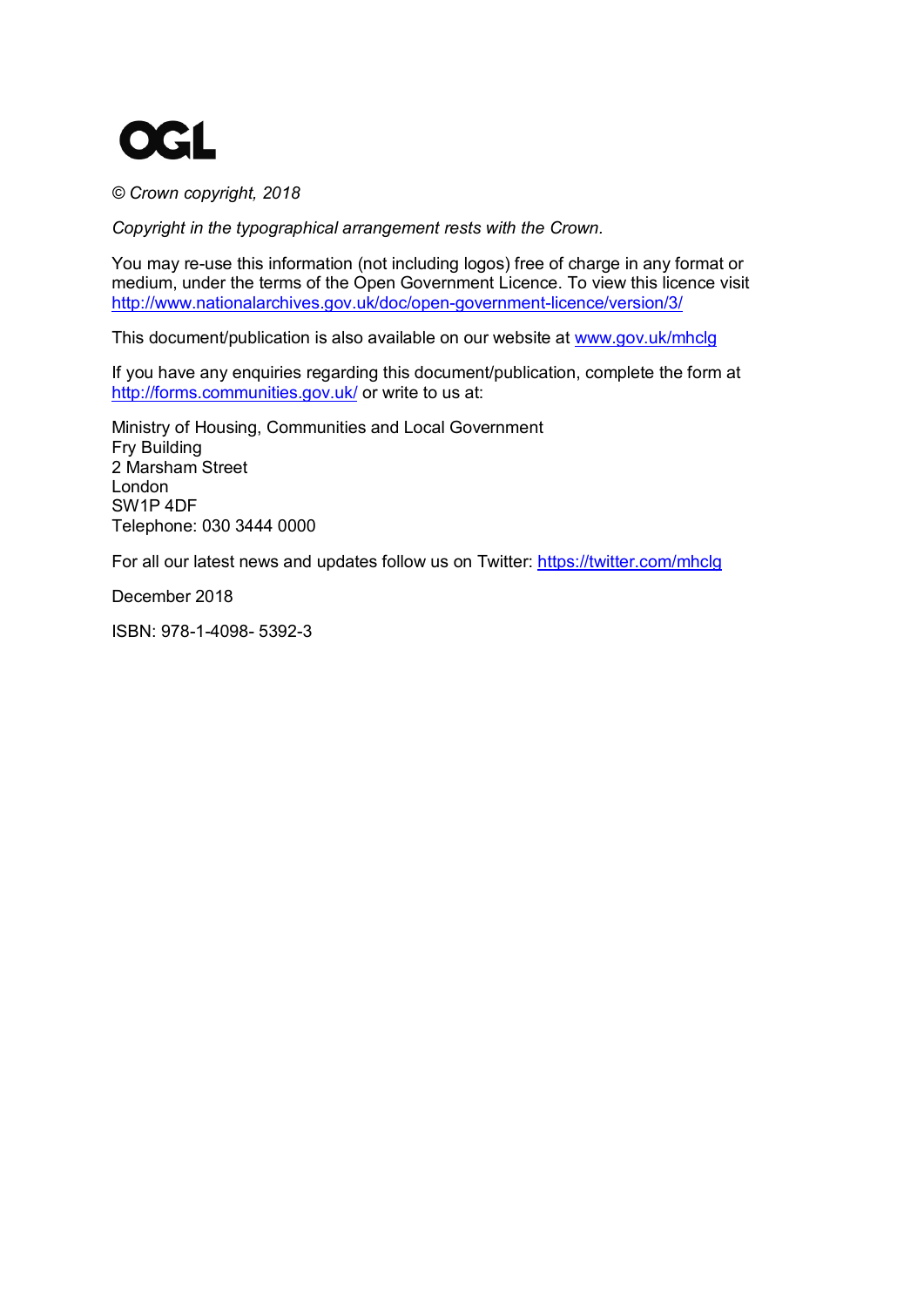# Contents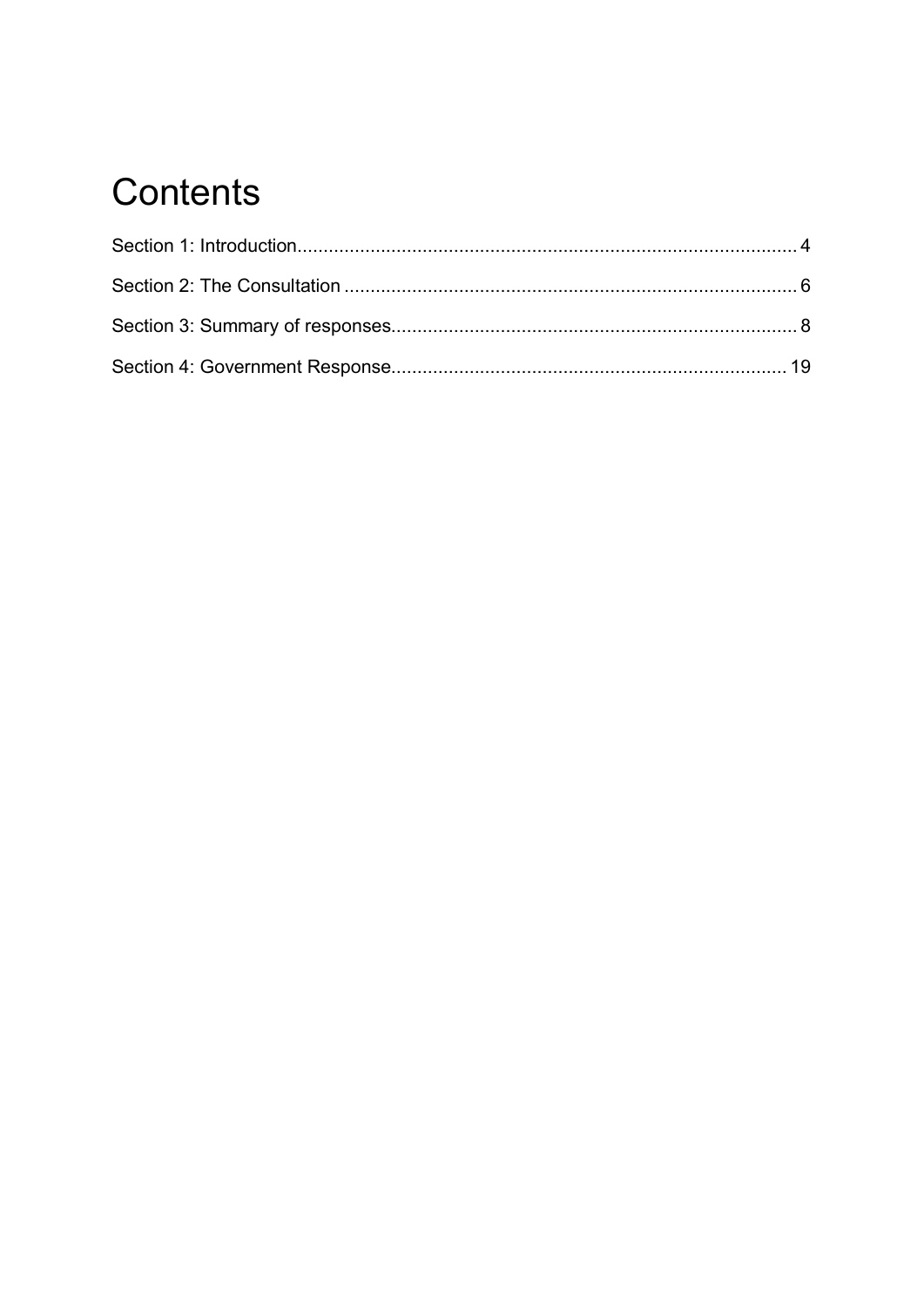# <span id="page-3-0"></span>Section 1: Introduction

- 1. In her independent review of building regulations and fire safety, Dame Judith Hackitt made wide ranging recommendations for the regulation of building safety and construction products. The Government is committed to a programme to reform the system and the industry. However, widespread reform takes time, so the Government is acting now, within the current system, to address immediate safety concerns.
- 2. We have already laid regulations to ban the use of combustible materials in the external walls of all new buildings over 18m containing flats, as well as new hospitals, registered care premises, dormitories in boarding schools and student accommodation over 18m. The regulations come in to force on the 21 December 2018. This also bans the use of assessments in lieu of tests for cladding and external wall systems for such buildings.
- 3. The Government has also made clear in advice issued in the summer that assessments in lieu of tests should not be used to justify the performance of Glass Reinforced Plastic (GRP) composite material fire doors – standards clearly say that tests should be carried out.
- 4. In her interim report<sup>1</sup>, Dame Judith Hackitt recommended that Approved Document B (Fire Safety) should be amended to restrict the use of Assessments In Lieu Of Tests (AILOTs) also referred to as 'desktop studies':

*"The government should significantly restrict the use of desktop studies to approve changes to cladding and other systems to ensure that they are only used where appropriate and with sufficient, relevant test evidence. Those undertaking desktop studies must be able to demonstrate suitable competence. The industry should ensure that their use of desktop studies is responsible and in line with this aim."* (Paragraph 1.94)

- 5. The Government agreed with Dame Judith Hackitt's recommendation and launched a consultation on 10 April 2018.
- 6. The Building Regulations 2010 require that external walls on all buildings adequately resist fire spread. Statutory guidance in Approved Document B sets out two ways that external walls can meet the Building Regulations requirements for resisting fire spread:

<span id="page-3-1"></span><sup>&</sup>lt;sup>1</sup> - Dame Judith Hackitt's Interim Report on the Independent Review of Building Regulations and Fire Safety. [https://www.gov.uk/government/publications/independent-review-of-building-regulations-and-fire-safety-interim](https://www.gov.uk/government/publications/independent-review-of-building-regulations-and-fire-safety-interim-report)[report](https://www.gov.uk/government/publications/independent-review-of-building-regulations-and-fire-safety-interim-report)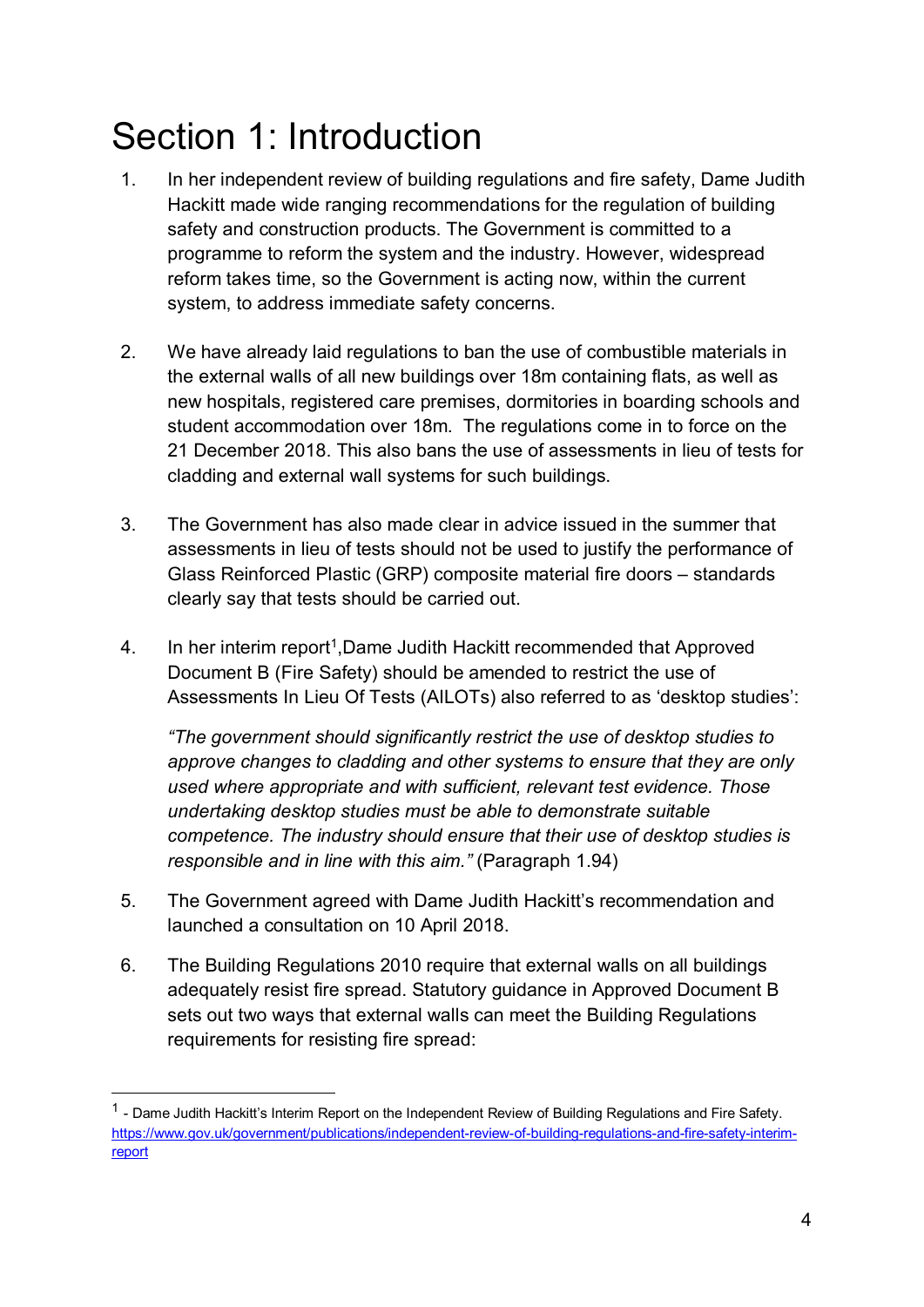- The first is for each individual component of the wall (insulation, filler, etc) to meet the required standard for combustibility.
- The second is to ensure that all the combined elements of a wall, when tested as a whole installed system, adequately resist the spread of fire to meet a set standard.
- 7. This guidance should be read in conjunction with Appendix A of both volumes of Approved Document B (Fire Safety). This part of the guidance sets out how tests should be carried out for the performance of materials, products and structures and establishes the principle of assessments in lieu of tests.
- 8. In many cases there are standards which provide rules for assessments in relation to specific tests and products (known as 'standards for extended application'). For instance, BS EN 15254-5 provides rules for the extended application of results from fire resistance tests on non-loadbearing walls of sandwich panel construction.
- 9. The term "desktop study" has commonly been used to describe an assessment in lieu of test, with respect to external wall insulation and cladding systems. For technical clarity and consistency, the term "assessment in lieu of test" is used throughout this consultation document.
- 10. Dame Judith Hackitt's Interim Report indicated concerns with the current approach to the use of assessments in lieu of tests for cladding systems. Some assessments in lieu of tests of cladding systems have been criticised for their lack of supporting test data. An assessment in lieu of test should be an extrapolation or interpolation of relevant, existing test data, not an estimate. Questions have also been raised in Dame Judith's report about the competence of some of the assessment authors.
- 11. Appendix A of both volumes of Approved Document B (Fire Safety) provides the basis for how the fire classification of products and systems should be carried out and applied in demonstrating compliance with the fire safety requirements of Building Regulations.
- 12. In order to implement Dame Judith's recommendation, the Government proposed to issue amendments to Appendix A which clarify the existing text and creates new requirements for assessments in lieu of fire tests, as well as consulting on a ban.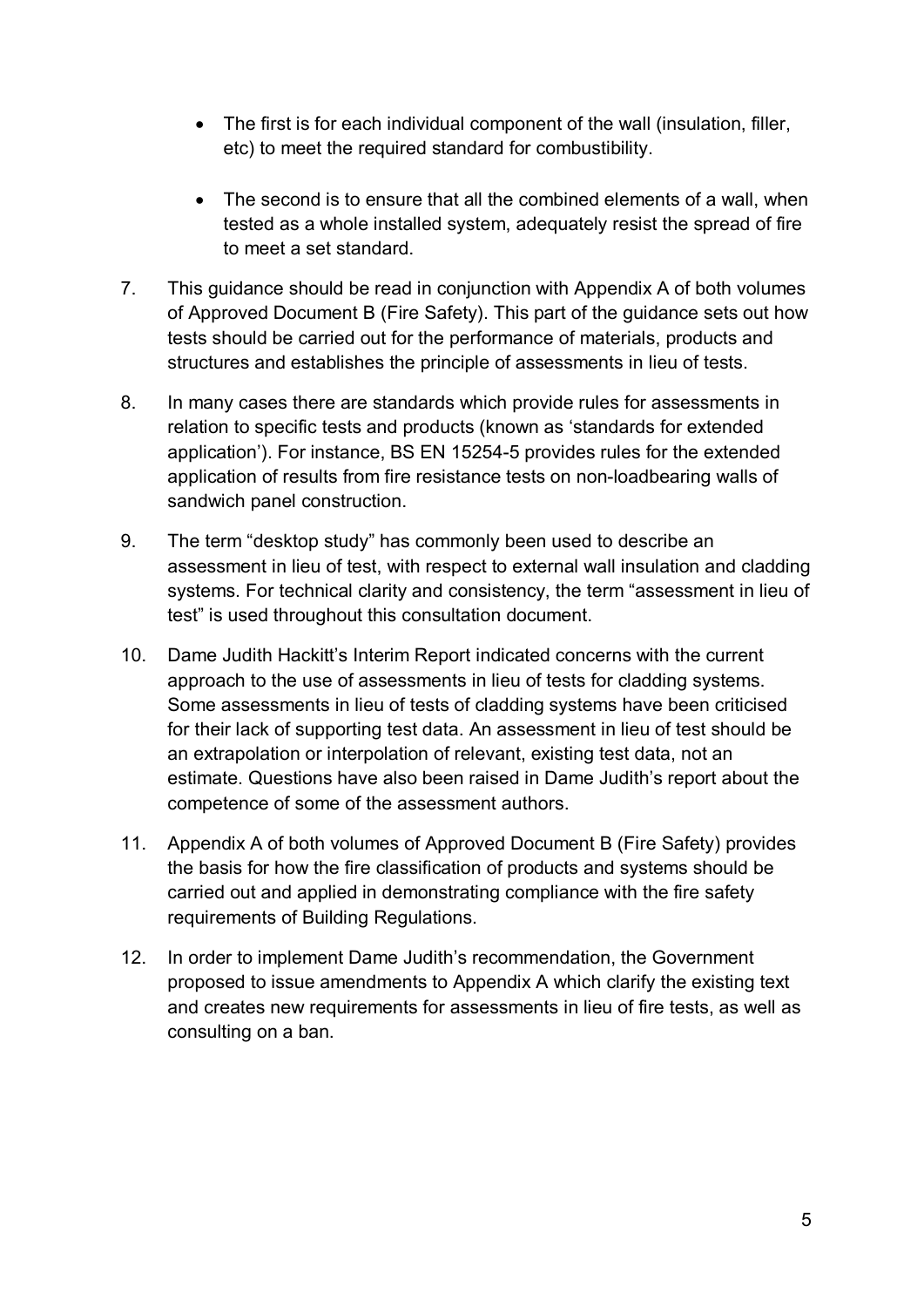# <span id="page-5-0"></span>Section 2: The Consultation

- 13. The consultation paper sets out proposed amendments to guidance, in line with Dame Judith Hackitt's recommendation, to restrict the use of assessments in lieu of tests, and to ensure that when assessments are carried out they are done by competent people and with sufficient, relevant test evidence. The consultation paper also sought views on whether the Government should go further and ban the use of assessments in lieu of tests either for all fire test classifications or for fire test classifications relating only to the BS 8414 full-scale cladding test.
- 14. The Government consulted on proposed amendments to the guidance on assessments in lieu of a test (desktop studies) as set out in Approved Document B. The consultation ran from 10 April 2018 to 25 May 2018.
- 15. Appendix A of Approved Document B provides the basis for how the fire classification of products and systems should be carried out and applied in demonstrating compliance with the fire safety requirements of the Building Regulations.
- 16. The consultation sought views on the proposal to:
- Issue amendments to Appendix A of Approved Document B which (a) clarify the text (but do not change its meaning) and (b) which creates new rules for assessments in lieu of fire tests. The draft change would provide guidance on the use of all assessments in lieu of tests to meet Part B requirements (which cover fire safety), including cladding and external insulation.

It was proposed that the guidance should state that:

- Where a standard for extended application exists, this should be followed;
- Where there is no standard for extended application, the principles of BS EN 15725:2010 should be followed;
- Details of the test evidence that has been used to support the assessment must be included.
- 17. If these amendments are made, it will mean that the fire test data used to support an assessment in lieu of test would need to be referenced in the assessment report. This would increase transparency and allow the report to be scrutinised.
- 18. Separately, the Government asked BSI to draft a standard for the extended application of BS 8414 results. This would provide detailed rules for assessments specifically relating to cladding systems.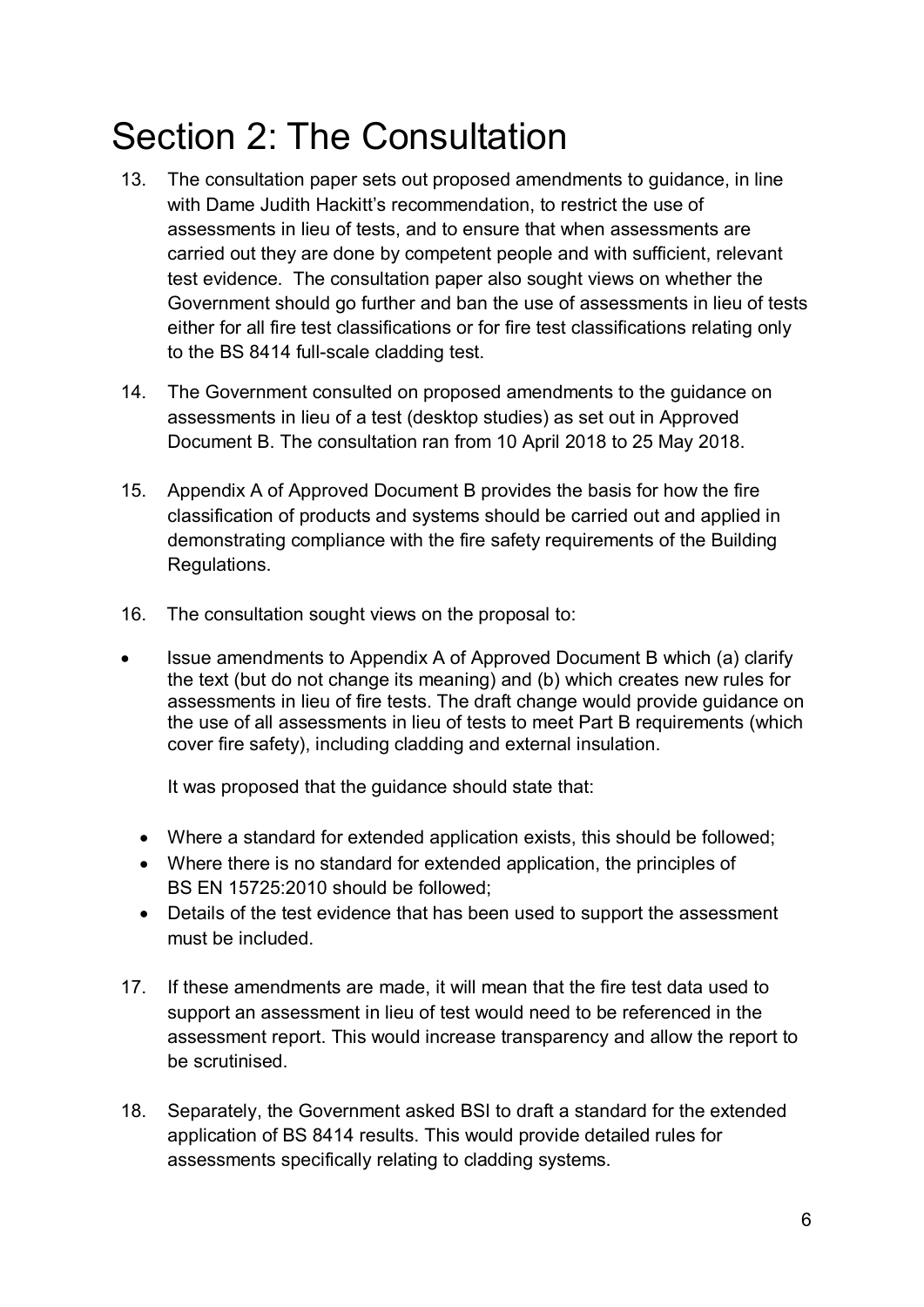- 19. The consultation proposed that assessments in lieu of tests should be carried out by bodies that have experience of the test in question. The proposed guidance would make it clear that laboratories accredited to carry out the test will have that experience.
- 20. These proposed changes are designed to ensure that the concerns raised in Dame Judith Hackitt's Interim Report are addressed in a proportionate way.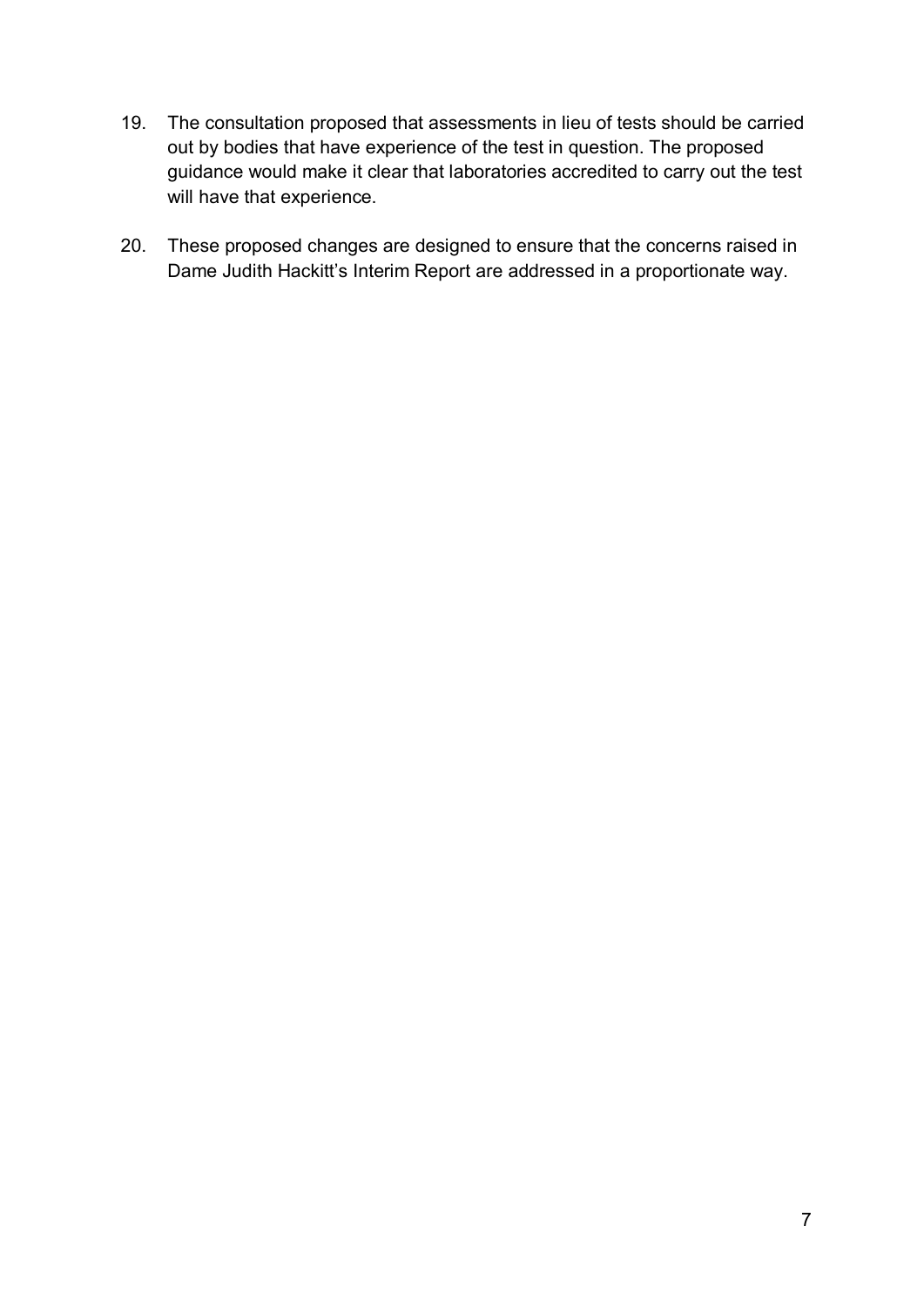# <span id="page-7-0"></span>Section 3: Summary of responses

# **Overview**

- 21. The Government received 235 responses on the proposal to amend statutory guidance on assessments in lieu of test in Approved Document B (Fire Safety). Of these, there were:
	- 77 responses from individuals
	- 129 responses from organisations
	- 5 responses from both individuals and organisations
	- 24 responses did not declare
- 22. One hundred and sixteen responses were submitted via an online form through Survey Monkey, with an additional 66 responses received via email. Hard copies were also considered.
- 23. Respondents were asked to assign themselves to one of 14 broad organisational type categories. Figure 1 below provides a breakdown of the 235 responses by organisational category.



### Number of responses by organisational category

### **Figure 1: Breakdown of respondents by broad organisational type**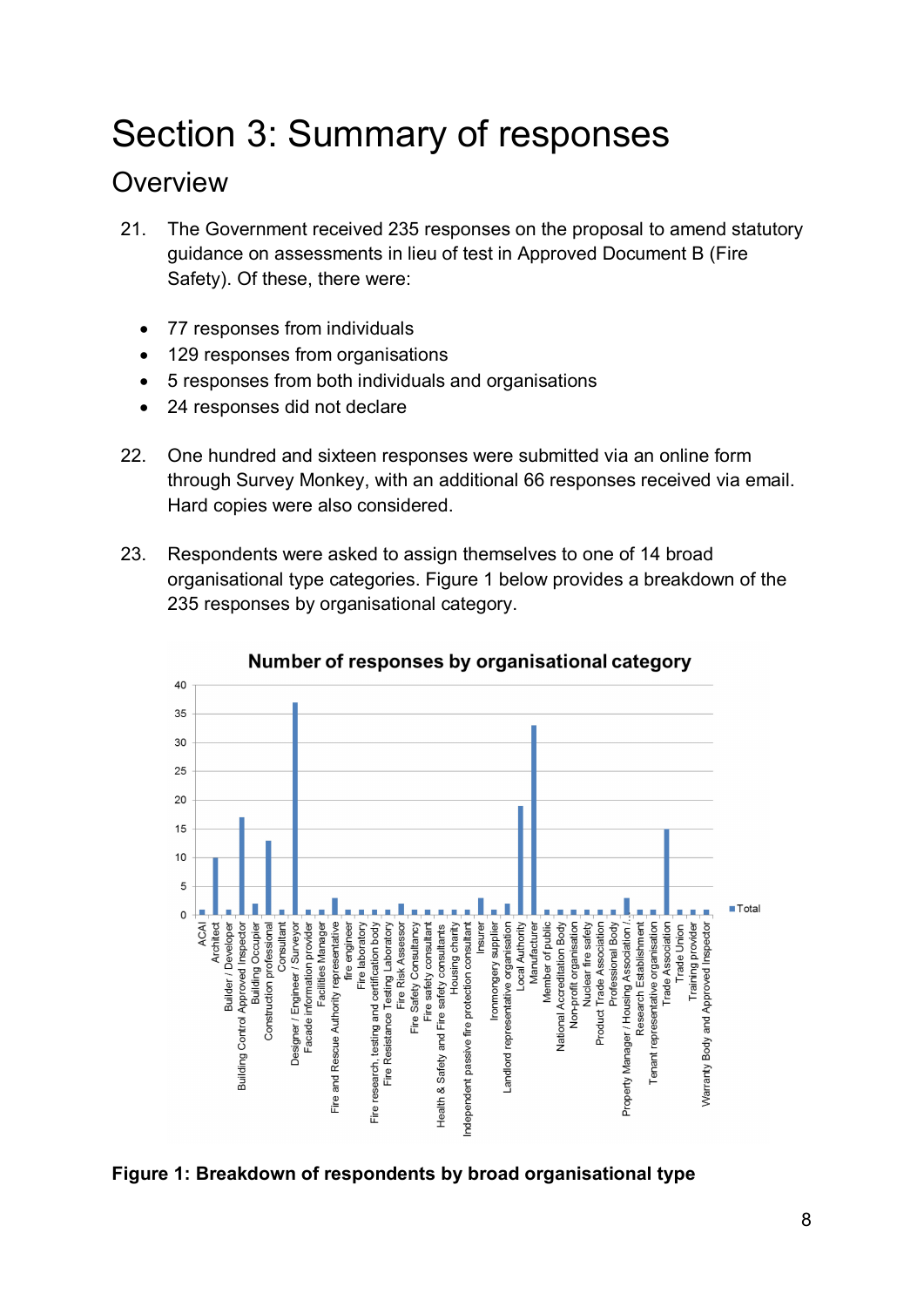# Summary of responses for the five major organisation types

- 24. **Manufacturers** were broadly supportive of Dame Judith Hackitt's recommendation that AILOTs should be restricted. One respondent endorsed "*the use of desktop studies that are backed up by appropriate test evidence*." They strongly supported the amendment to the text provided but called for a more detailed definition of "necessary expertise". The response to the Impact Assessment (IA) was mixed, with concerns over costs to industry and the capacity of testing centres and resulting delays. There were also concerns that reference to European standards would require re-assessment of existing products which have been originally assessed based on national standards or guidance. Almost all the respondents believed that other products would be affected by the proposed amendment, including fire doors, fire resisting glass, and other products tested for fire performance. Some respondents believed that there would be unintended consequences, that the "quick fix" doesn't address fundamental issues with Approved Document B, or that the current approaches were sufficient in some areas – such as timber based fire door sets using assessments undertaken to industry guidance by third party certification bodies. The majority believed that assessments in lieu of tests should not be banned for all construction products, as they are "used safely and successful in a range of situations", and most also believed that they shouldn't be banned in the case of wall systems tested to BS 8414. However, one commented that "*the assessment methods must be far more robust, undertaken by competent people, properly managed and crucially better enforced.*" Overall, the support for a clear, robust, properly enforced system was very strong, and seen as adequate in ensuring fire safety.
- 25. **Surveyor/Designer/Engineers** were mostly supportive of Dame Judith Hackitt's recommendation that AILOTs should be restricted, although one called for "*greater emphasis … to be placed on the competence of the assessing person/body.*" Another, who opposed the recommendation, said that "*desktop studies should not be permitted, even by qualified individuals. These are too open to abuse. Only full-scale tests or material of limited combustibility should be permitted.*" There was broadly disagreement with the proposed amendments to the text and a mixed response to the proposed amendments on the text on who could carry out AILOTs and to the situations where an AILOT could be carried out. There was criticism of the impact assessment, such as its focus on cladding, as well as concerns over the costing and delays to industry not properly being accounted for. There was also a mixed response on whether AILOTs should be banned for all products,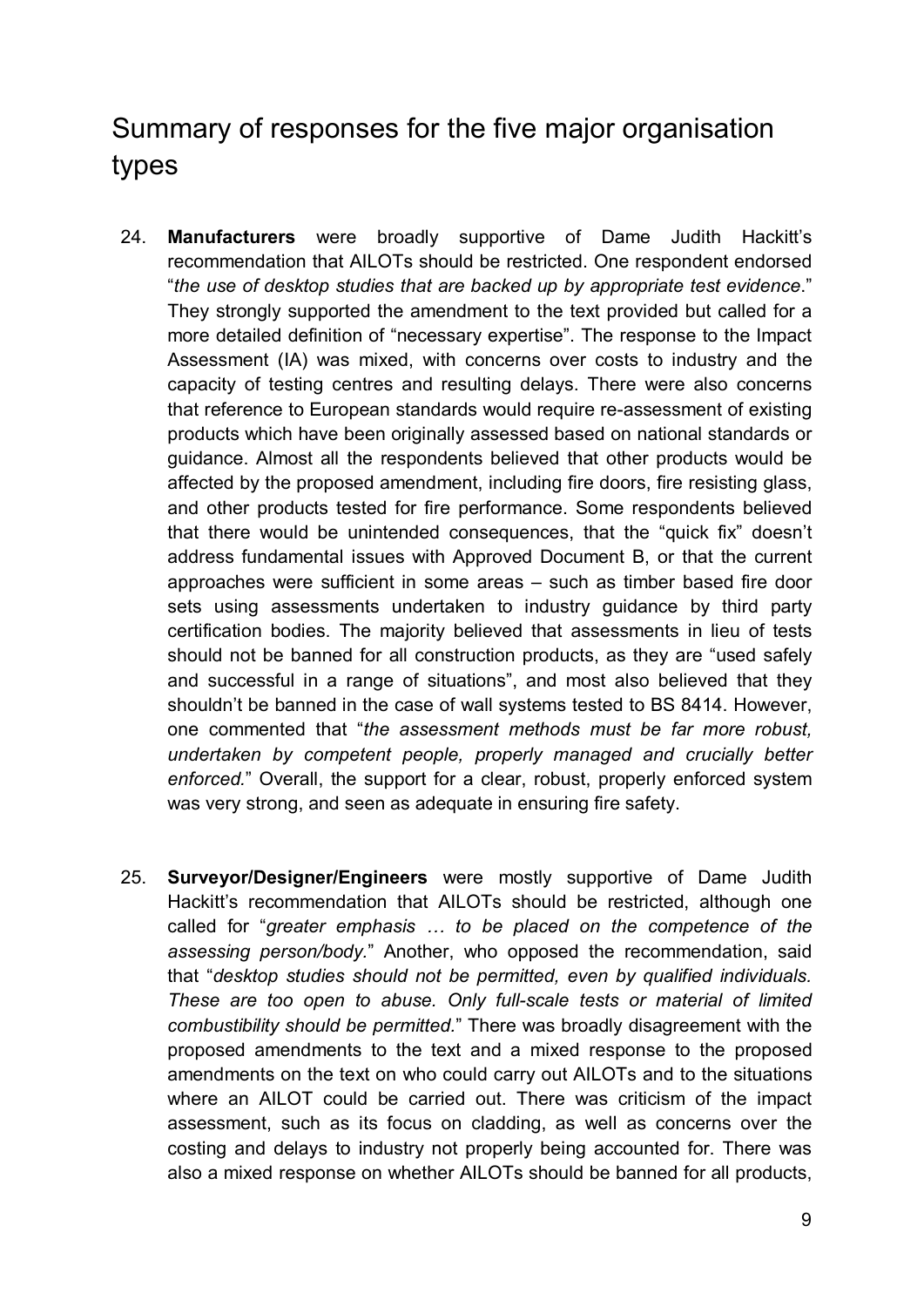with some arguing that they have been "*used successfully for decades*" and others arguing that AILOTs are "*open to abuse and misfeasance.*" The consensus was that a ban would affect other products, with the list including "*timber doors…glass and glazing fire-resistant systems … insulation foams and other similar products*" and more. The response was mixed as to whether a ban would achieve Dame Judith Hackitt's report aims, with one warning "*the impact of prohibiting Engineering Assessments changes could be disastrous*" and others calling for more regulated use of AILOTs, including clear requirements, competence and responsibility.

- 26. **Local Authorities** agreed on the whole that AILOTs should be restricted. Responses argue that terms such as competence, suitable and appropriate need to be clearly defined. The majority disagree with the text of the proposed amendments on how to undertake an assessment and who can undertake an assessment, but mostly support the changes describing the circumstances where an assessment can be undertaken. Most local authority respondents did not have a view on the impact assessment. Most agreed that other products would be affected, and a respondent wanted the scope to be considered further - "*all regulatory requirements should be considered not just Part B in isolation. Thermal performance under Part L for example will need to be given consideration.*" Most respondents did not have a view on whether the proposal would achieve Dame Judith Hackitt's aims, with some emphasising that the change must be "*in conjunction with all other recommendations currently under scrutiny.*" The response was split between yes/no/don't know for the question as to whether AILOTs should be prohibited for all products.
- 27. **Trade Association** respondents agreed with the recommendation in the interim report. There were a mix of responses to the text on how to undertake a test, with suggestions that "*the terms "appropriate", "sufficient", "relevant" and "competence" as used in the question are clearly defined in this context*". One answer complained that *"[the proposals] are also unfair on the many professional organisations who have satisfactorily demonstrated their ability to provide professional and safe assessments for many years.*" There was also broad agreement over the proposed text amendments on who could carry out an assessment and under what circumstances the assessments could be used. Issues with the Impact Assessment included that there was no option of banning AILOTs and that there will be greater costs and spill over effects to other products. The consensus was that other products would be affected such as roofs, compartment walls and other passive fire protection elements. The response to whether Dame Judith Hackitt's recommendation would be achieved was uncertain, and there were questions over competence, with a comment that "*further clarity, supporting documentation, training, and enforcement is required to achieve the outcome.*" The majority of respondents answered that they did not agree that the use of AILOTs should be prohibited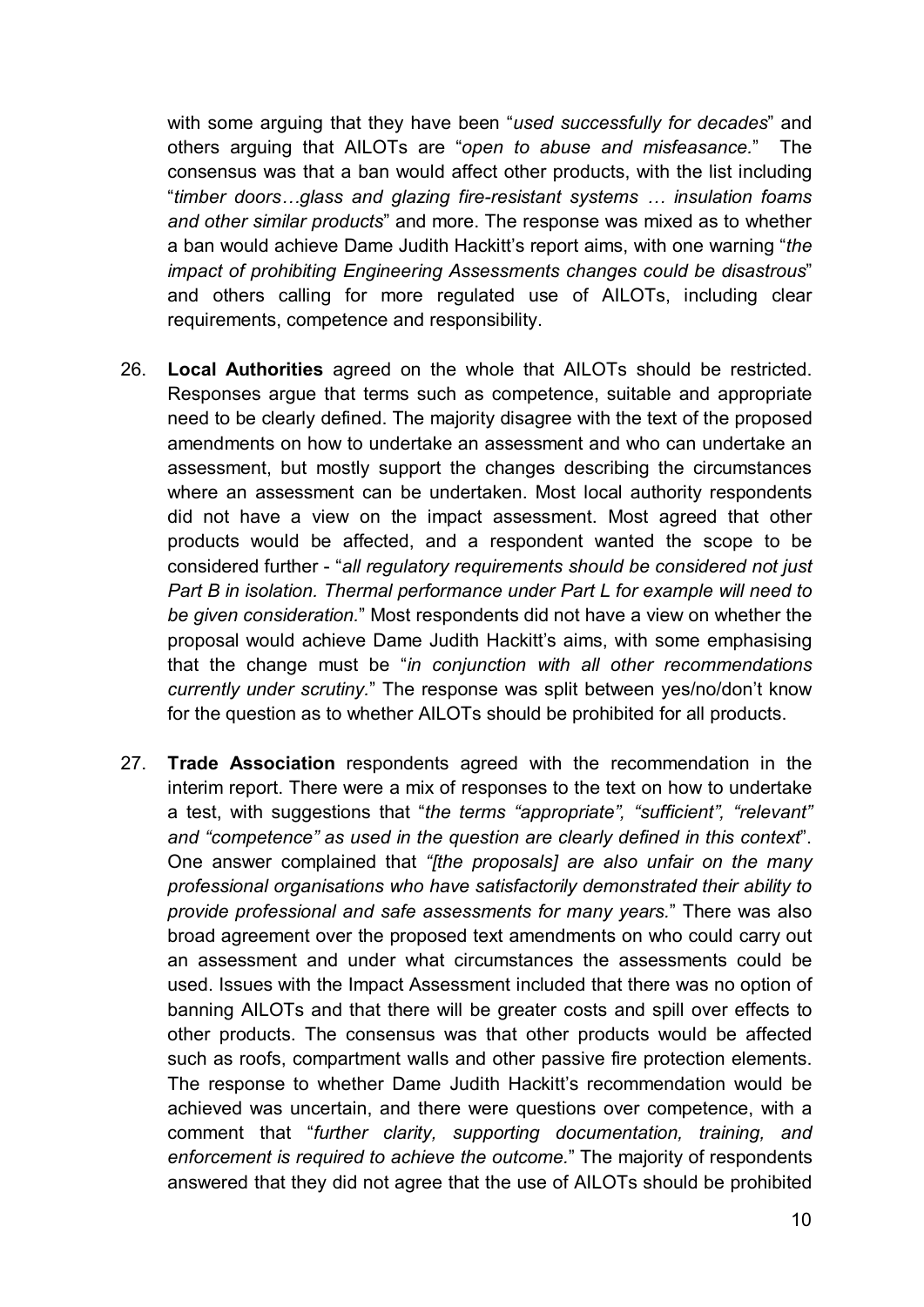on all products or that AILOTs should be prohibited for wall systems tested BS 8414.

28. **Approved inspectors** agreed on the whole with the recommendation to restrict the use of AILOTs. They mostly agreed with the text on how to undertake an AILOT, who should undertake an assessment, and the circumstances under which an assessment should be undertaken. The response to the Impact Assessment was mixed. There were concerns over costs, delays and some recommendations that office and commercial blocks should require scrutiny. There was also a mixed response to the impact on any other building features, with a mix of yes/no/don't know answers. There was also a mixed response to the question of whether the changes would meet the outcome set out in the Dame Judith Hackitt's interim report. Most were against banning AILOTs for all products. There was a more mixed response to the BS 8414 tested walls, with many respondents believing that the use of AILOTs should be prohibited. One respondent emphasised where it was appropriate to undertake an AILOT, saying "*The degree of change must be a consideration so something like changing the colour would seem appropriate but not a change of a principal component. The suitability of the person carrying out the assessment is critical and the recommendations of A4 should be adopted.*"

# Qualitative and quantitative analysis

- 29. This section is structured around the questions set out in the consultation document. Each section includes a quantitative analysis of the responses and a summary qualitative analysis of the views and comments submitted for each consultation question. The question numbers used in this report are consistent with the question numbers on the Survey Monkey form.
- 30. It should be noted that none of the questions in the consultation received a 100% response. Every percentage given in the tables and text in this report is a percentage of the replies of those who answered the particular question, unless stated otherwise.

### **Question 3:**

*Do you agree with the recommendation in Dame Judith Hackitt's report to restrict the use of desktop studies to ensure that they are only used where appropriate and with sufficient relevant test evidence by people with suitable competence*?

31. There were 188 responses to this question who answered "yes", "no" or "don't know". Of these 188 responses: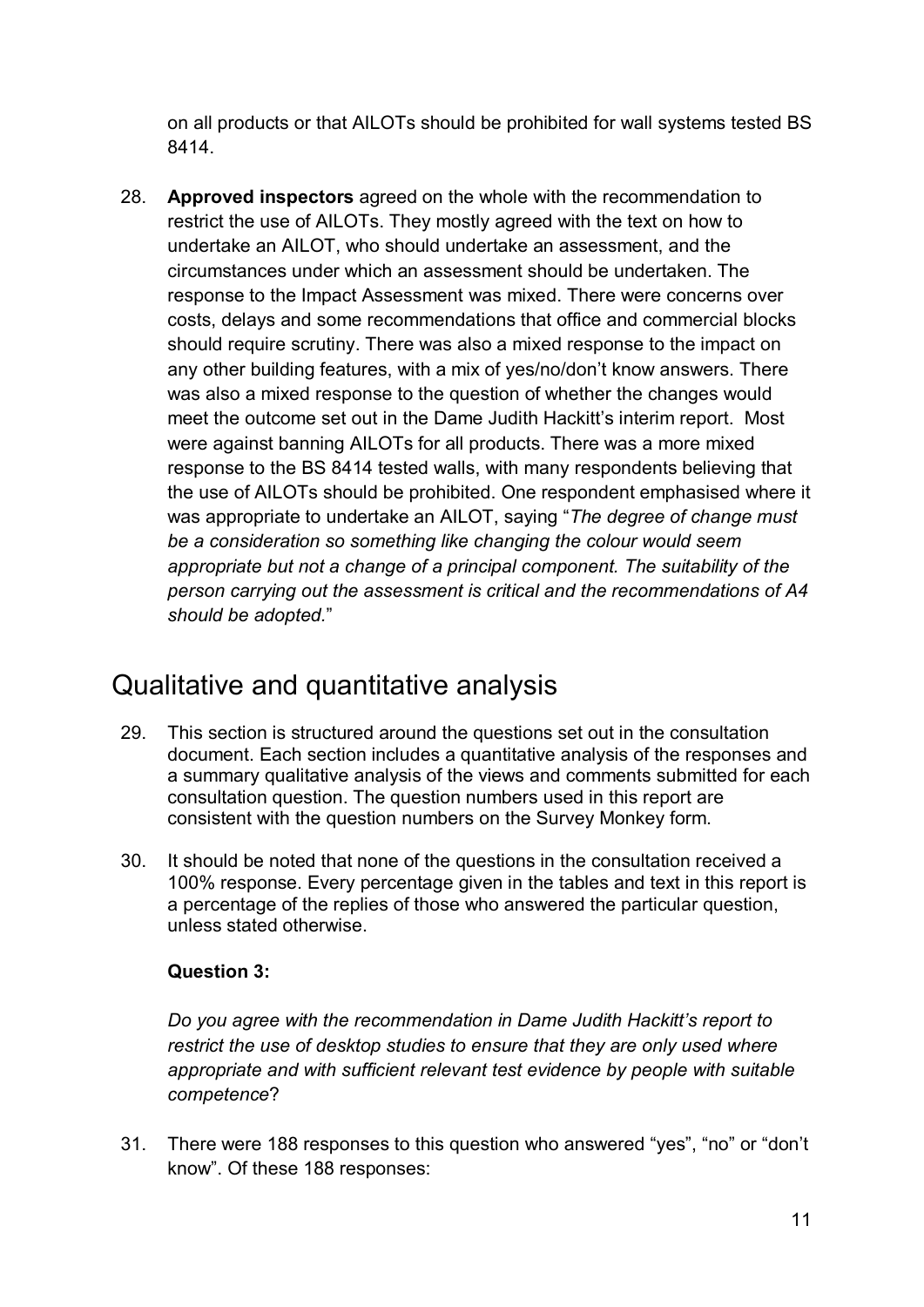- 159 (84%) answered "yes"
- 24 (13%) answered "no"
- 5 (3%) answered "don't know"
- 47 (20%) of the overall respondents to the consultation survey did not explicitly answer this question
- 32. Of those respondents who answered "yes", suggestions were made as to how this could be achieved included setting up a central database of people with suitable competence. There was a specific recommendation to use of the Passive Fire Protection Federation (FPFP) publication "Guide to Undertaking Assessments in Lieu of fire tests" as a basis of determining competence. It was also suggested that desktop studies should be written by a third party to that which intends to offer the associated products to market.
- 33. For those respondents who said that they did not agree, the reasoning provided by some respondents included:
	- That they should be banned outright.
	- AILOTs should only be allowed if a British Standard were to be introduced and this new standard should outline circumstances where such studies are acceptable.
	- That the acceptance of 'desktop studies' should only be considered by people with suitable competence.

# **Question 4:**

*Do you agree with the proposed amendment to the text on how to undertake an assessment in lieu of test as outlined in Annex A? If no, please provide reasons and suggest alternative text.*

- 34. There were 137 responses to this question who answered "yes", "no" or "don't know". Of these 137 responses:
	- 53 (39%) Answered "yes"
	- 72 (52%) Answered "no"
	- 12 (9%) answers were not clear/don't know
	- 98 (42%) of the overall respondents to the consultation survey did not explicitly answer this question
- 35. For those respondents that agreed, a small number provided additional suggestions on how to improve the text which included tightening up the definition of who can undertake AILOTs, another reference to updating the PFPF "Guide to Undertaking Assessments in Lieu of Fire Tests." Several respondents also suggested interim guidance was required until the new British Standard was developed.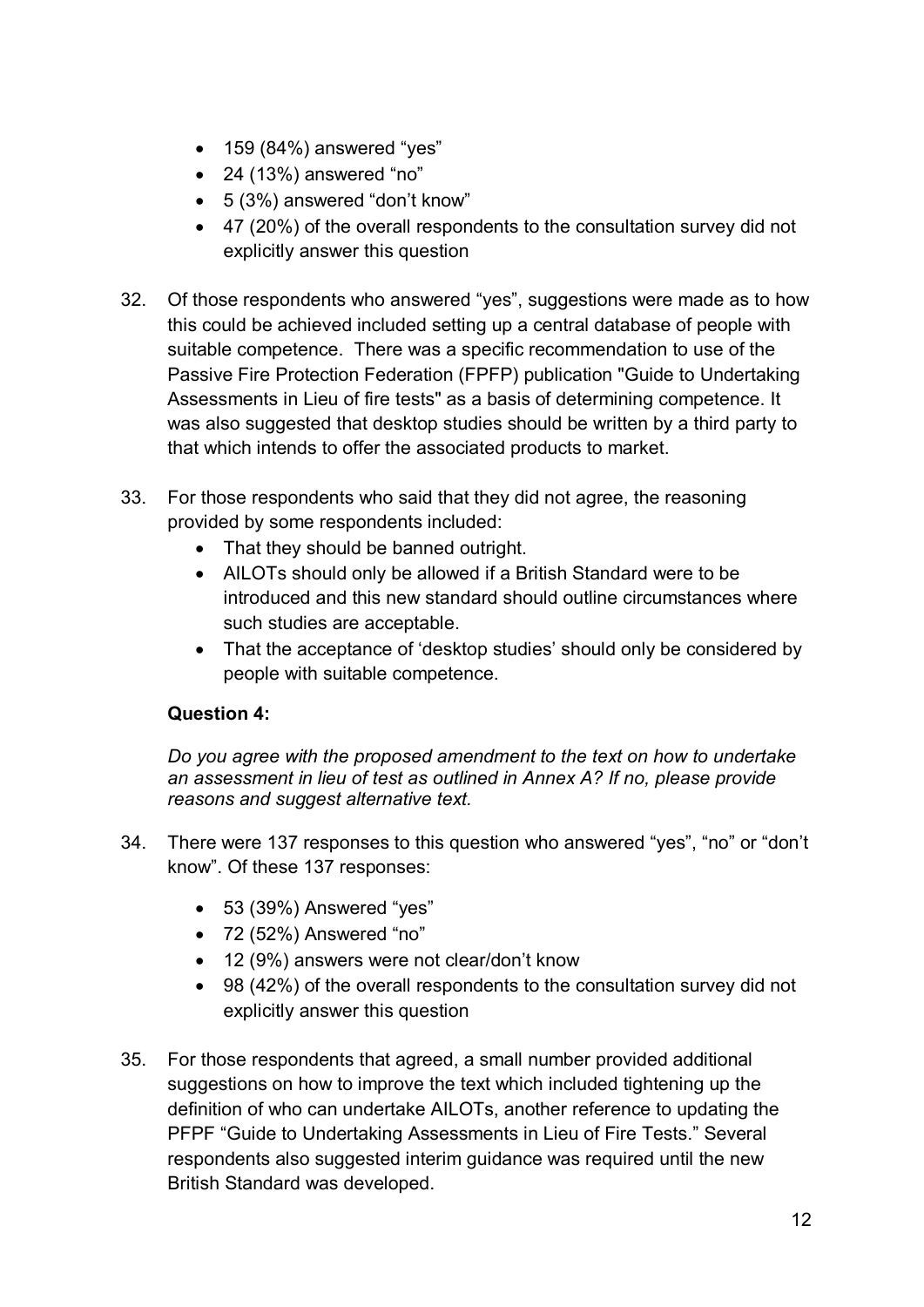36. For those respondents who did not agree with the proposed amendment to the text on how to undertake an assessment in lieu of test, the majority of respondents considered that desktop studies should be banned outright. However, a proportion of respondents also highlighted that the current assessments are fine in practice. Responses also highlighted views that notwithstanding the proposed amendments to the text, there will still be concerns around the BS 8414 test integrity on which the assessment would reference. Respondents also broadly flagged issues regarding ambiguity and lack of clarity around the expertise/competence defined in the text.

## **Question 5:**

*Do you agree with the proposed amendment to the text on who is permitted to undertake an assessment in lieu of test as outlined in Annex A? if no, please provide reasons and suggest alternative text.*

- 37. There were 182 responses to this who answered "yes", "no" or "don't know". Of these 182 responses:
	- 91 (50%) answered "yes"
	- $\bullet$  81 (45%) answered "no"
	- 10 (5%) answered "don't know"
	- 53 (23%) of the overall respondents to the consultation survey did not explicitly answer this question.
- 38. Comments made by those who agreed with the amendments suggested that more clarity was needed, for example, a definition of what is meant by 'necessary expertise' and how 'suitable competence' was to be defined. Suggested solutions included a register or method of certification. Comments included a need for clarity and a robust chain of evidence and record of who undertook the assessment and signed it off as the 'competent' person.
- 39. Suggestions for improvement included specific drafting points, for example on definition, as well as more general points about how the competence of individuals is measured and defined. This would ensure that there are no gaps and that the assumption of competence moves beyond virtue of employment within an approved assessment body.
- 40. Forty-five per cent of respondents answered that they did not agree with the proposed amendment to the text. The majority highlighted issues with regards to clarity of the text and suggested amendments particularly on the competence of those undertaking the tests. Respondents raised concerns whether a 'notified body' would necessarily mean there was expertise, and of what 'suitably qualified' means, or whether a notified body would have the competence for specific situations.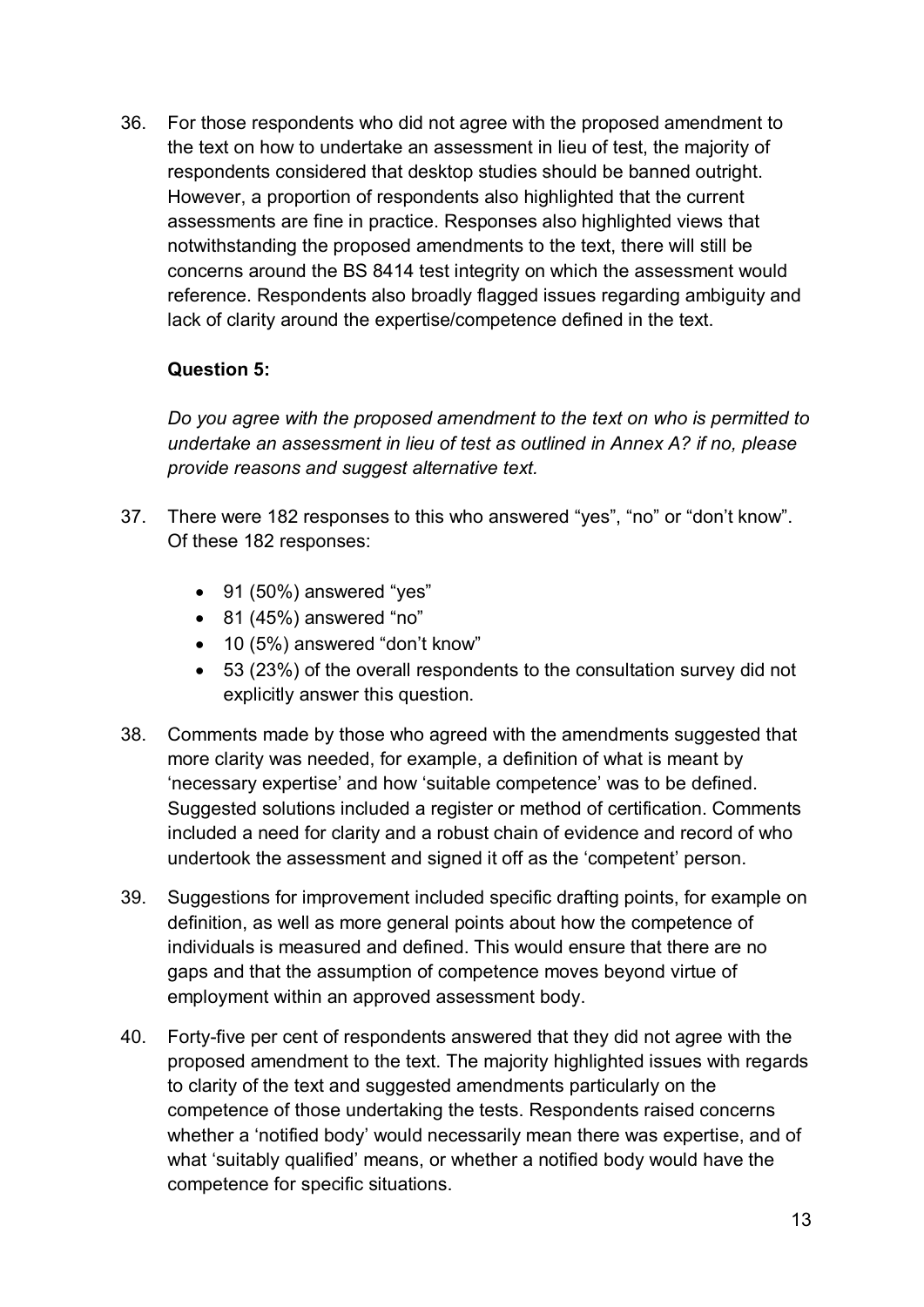## **Question 6:**

*Do you agree with the proposed amendment to the text on the circumstances under which an assessment in lieu of test may be carried out, as outlined in Annex A? If no, please provide reasons and suggest alternative text.*

- 41. There were 181 responses to this who answered "yes", "no" or "don't know". Of these 181 responses:
	- 98 (54%) answered "yes"
	- 65 (36%) answered "no"
	- 18 (10%) answered "don't know"
	- 54 (23%) of the overall respondents to the consultation survey did not explicitly answer this question.
- 42. For those respondents who agreed to the question we received some further commentary that it would be important for the wording to be reviewed periodically to ensure that the amendment reflects current guidance and/ or available scientific knowledge.
- 43. For those respondents who disagreed, 36% highlighted the issue with limitations to testing (in particular fire resistance testing) and the need for AILOTs.
- 44. Respondents also highlighted issues in relation to the clarity and interpretation of the text with numerous suggested amendments including a requirement for additional guidance for fire test classifications.
- 45. Other respondents made general comments about the approach, including that the BS 8414 test is an unsuitable test standard and that assessments should be the exception to testing. A proportion of respondents also suggested that there should be an outright ban on desktop studies or that they should be discouraged with full scale fire tests to be used only.

### **Question 7:**

*Do you agree with the impact assessment? (Please see Annex B of the consultation document) If no, please provide evidence.*

- 46. There were 177 responses to this who answered "yes", "no" or "don't know". Of these 177 responses:
	- 53 (30%) answered "yes"
	- 60 (34%) answered "no"
	- 64 (36%) answered "don't know"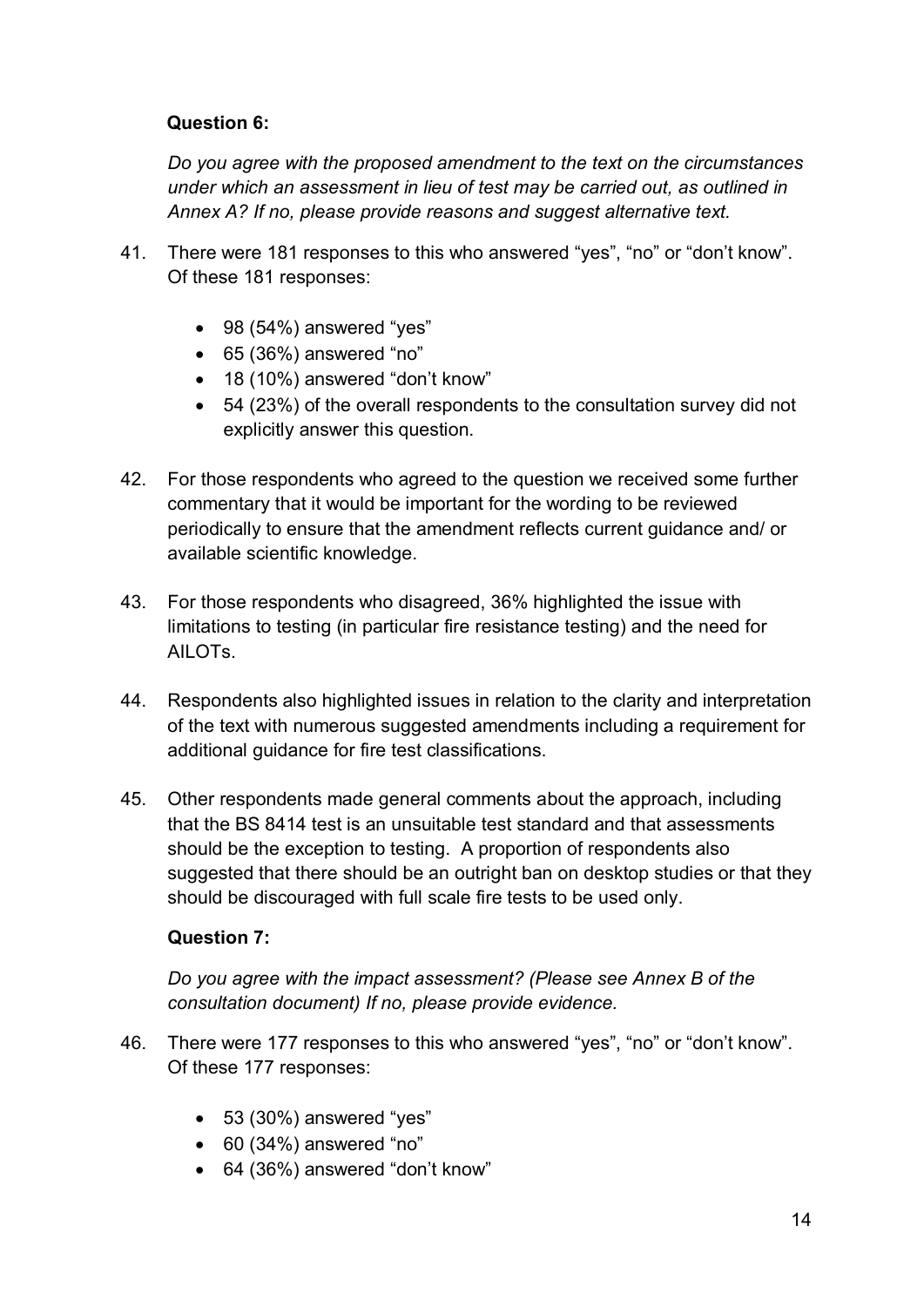- 58 (25%) of the overall respondents to the consultation survey did not explicitly answer this question
- 47. For those respondents that said no, 38% of the responses disagreed with the proposal of Option 2, to restrict the use of assessments in lieu of tests. An additional 43% of the responses disagreed only with the impact assessment, rather than the policy option.
- 48. The majority of responses raised issues about the impact assessment. Some of these were about the policy options, for example that an option of banning assessments in lieu of tests for all products was not considered, or that the costs methodology was not clear.
- 49. Thirty-three per cent of respondents to the question expressed concerns over the increase of costs which could result from restrictions to the use of assessments in lieu of tests, whether that was increased costs from testing costs, or increased costs as a result of delays in testing centres.
- 50. Other potentially negative impacts identified included delays in testing centres, a lack of training or specialists in this area, and industry wide effects such as restrictions resulting in less freedom for designers and architects or less innovation.

### **Question 8:**

*The impact assessment is principally focused on external wall construction. Do you consider it will impact any other building features? If yes, please specify*.

- 51. There were 179 responses to this who answered "yes", "no" or "don't know". Of these 179 responses:
	- 125 (70%) answered "yes"
	- $\bullet$  21 (12%) answered "no"
	- 33 (18%) answered "don't know"
	- 56 (24%) of the overall respondents to the consultation survey did not explicitly answer this question.
- 52. The majority view was that there would be an impact on other building features. Recurring areas of concern raised included fire doors and thermal performance.
- 53. The respondents who disagreed noted that if a new system is introduced it should apply across the board to all building features rather than have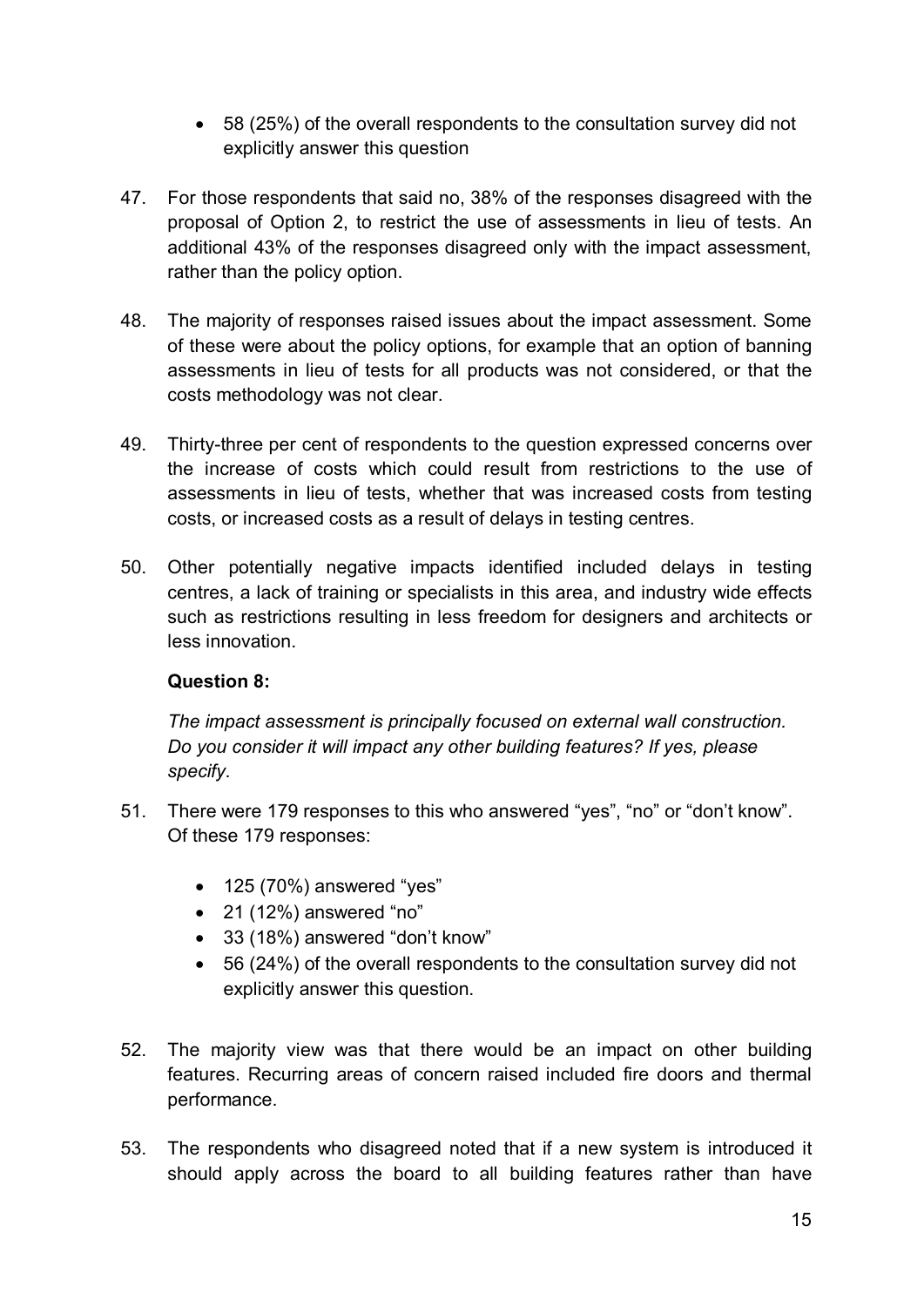different systems for different products/systems. Some respondents also commented that further guidance should be provided and be developed for other issues e.g. internal wall construction and fire doors.

### **Question 9:**

*Do you think that making this change will achieve the desired outcome expressed in Dame Judith Hackitt's interim recommendation? If no, please explain why and provide alternatives.*

- 54. There were 178 responses to this who answered "yes", "no" or "don't know". Of these 178 responses:
	- 59 (33%) answered "yes"
	- $\bullet$  76 (43%) answered "no"
	- 43 (24%) answered "don't know"
	- 57 (24%) of the overall respondents to the consultation survey did not explicitly answer this question.
- 55. For those respondents that answered yes, additional comments highlighted that the changes promoted clarity, with one respondent saying that *'the proposed changes to Appendix A of both volumes of Approved Document B will have the benefit of simplifying and consolidating the text, making it clearer and easier to follow'*.
- 56. Other responses highlighted the concern that this is only part of the solution and should be considered alongside the wider recommendations identified in Dame Judith Hackitt's interim and final report in relation to products and testing. These will be addressed in the Government's implementation plan for the review.
- 57. For those respondents who said 'no' or 'don't know', the majority highlighted that enforcement and compliance needed to be addressed to ensure the desired outcome was achieved. Others stated that this change in isolation is insufficient and that it needs to be considered in conjunction with other recommendations under consideration and part of a wider cultural change which will need to be rigorously enforced to ensure proper compliance.
- 58. A number of respondents referred to the clarity of the guidance being an issue to achieving the desired outcome and some took the view that that introducing a general change will ultimately have unintended consequences. A couple of respondents recommended an outright ban of AILOTs and one suggested prescriptive guidance.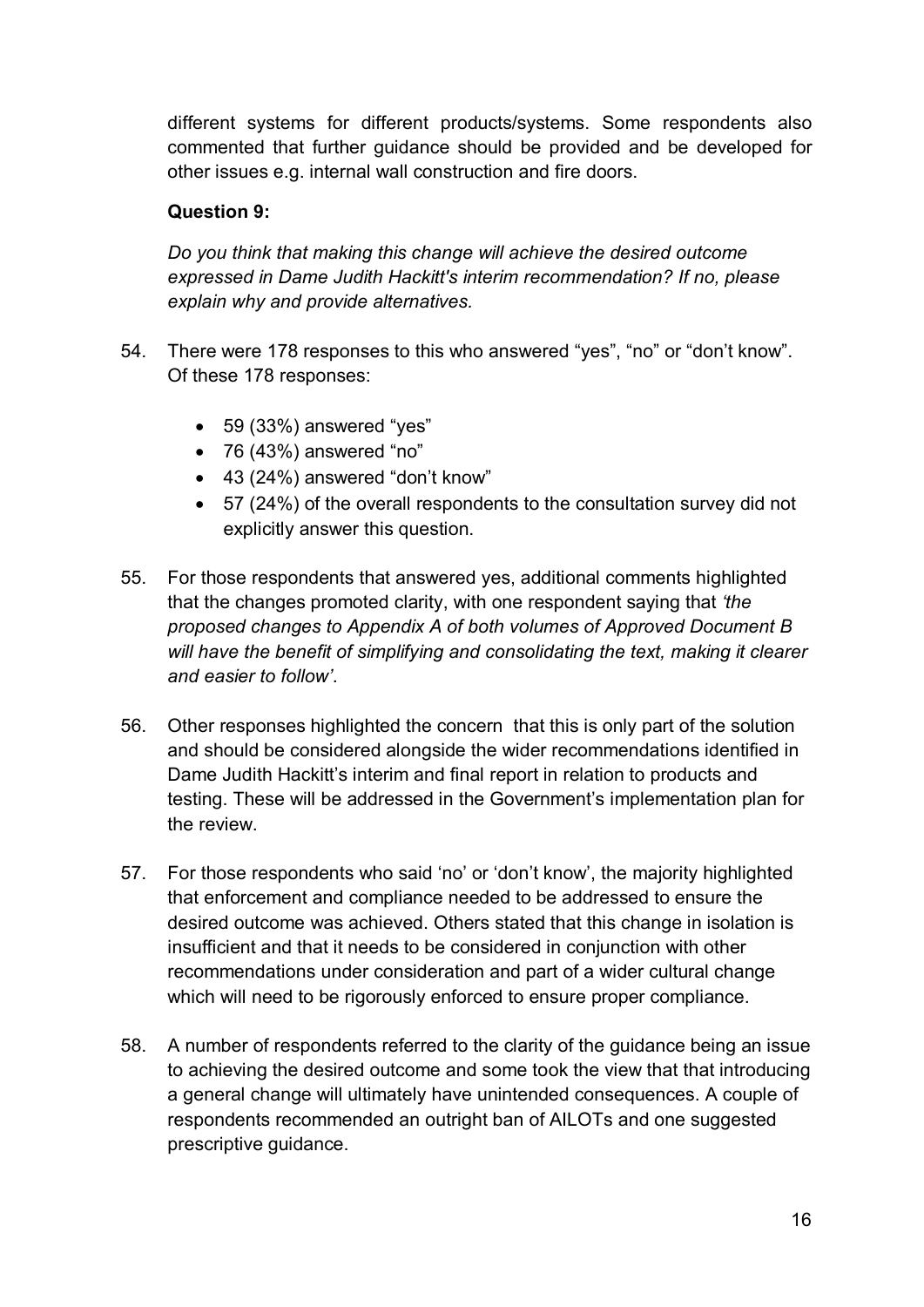## **Question 10:**

*Do you consider that the use of assessments in lieu of fire tests should be prohibited for all construction products? Please provide an explanation of your answer.*

- 59. There were 187 responses to this who answered "yes", "no" or "don't know". Of these 187 responses:
	- 50 (27%) answered "Yes"
	- 126 (67%) answered "No"
	- 11 (6%) answered "don't know"
	- 48 (20%) of the overall respondents to the consultation survey did not explicitly answer this question.
- 60. For those respondents who said yes, the majority of respondents stated that there should be universal mandatory testing across all construction products as this is the only way to determine how a product will perform.
- 61. For those who said no, 28% flagged concerns over the practicalities of testing, in particular, that fire resistance testing furnaces are limited to a maximum of 3m by 3m furnace size and therefore it is practically difficult to be able to test some products.
- 62. Fifteen per cent of respondents stated that a prohibition would have serious consequences for many sectors within UK industry where problems have not been identified and where internal industry controls are already established and working effectively.
- 63. Respondents also highlighted that the use of desktop studies plays a valid role provided that the assessment is carried out by competent, qualified individuals in a transparent and controlled process.

# **Question 11:**

*Do you consider that the use of assessments in lieu of fire tests should be prohibited for wall systems tested to BS 8414? Please provide an explanation of your answer.*

- 64. There were 183 responses to this question who answered "yes", "no" or "don't know". Of the 183 responses:
- 59 (32%) answered "yes"
- 88 (48%) answered "no"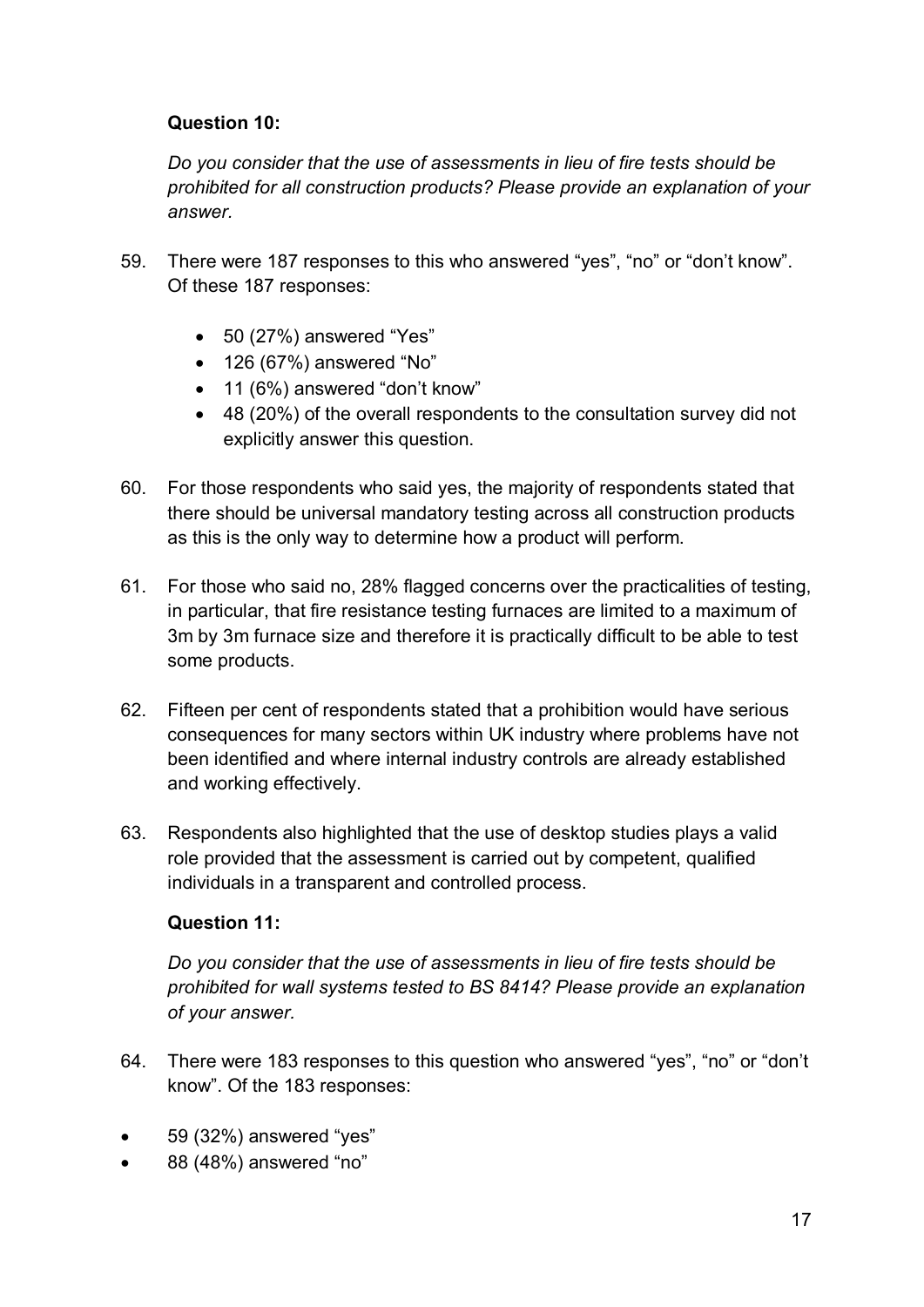- 36 (20%) answered "don't know"
- 52 (16%) of the overall respondents to the consultation survey did not explicitly answer this question.
- 65. The majority did not consider that that the use of assessments in lieu of fire tests should be prohibited for wall systems tested to BS 8414. Respondents said this was on the basis that AILOTs are suitable provided they are undertaken by competent persons and based on relevant test evidence. Also it was highlighted that it would not be practical, or would be very costly, to test every combination of material and fixing system on a cladding system. Some said that AILOTs are suitable for minor variations only, and therefore when used within this scope they are appropriate.
- 66. For those respondents who said "yes", some said that the situation is too complex for anyone to reliably undertake an AILOT, or that there is not a sufficient body of testing knowledge to form a sound evidence base for AILOTs. Some had concerns around the suitability of the tests to which the assessments were based on. Others considered that assessments should be prohibited until there is clear guidance on how to undertake them.
- 67. For those respondents who said, "don't know", most said it would outside their area of expertise, with some saying that the rules of who carries the tests should be tightened up.

### **Question 12:**

- 68. The final question in the consultation survey invited respondents to provide any further comments (and where appropriate supporting evidence). 52% of the overall respondents to the consultation answered this question.
- 69. Issues raised included general concerns about how the industry operated such as conflicts of interest, as highlighted in Dame Judith Hackitt's report, including:
	- Full support of the recommendations in Dame Judith Hackitt's report;
	- The need for industry to work together on implementing the review;
	- The need for accountability and consequences for those who don't comply;
	- Further clarity was needed for guidance on existing buildings (remedial work);
	- The need for testing of whole systems as opposed to just cladding;
	- Clarity and consistency required between the use of EN and BS testing as there is concern these are being used interchangeably and their respective assessments are very different.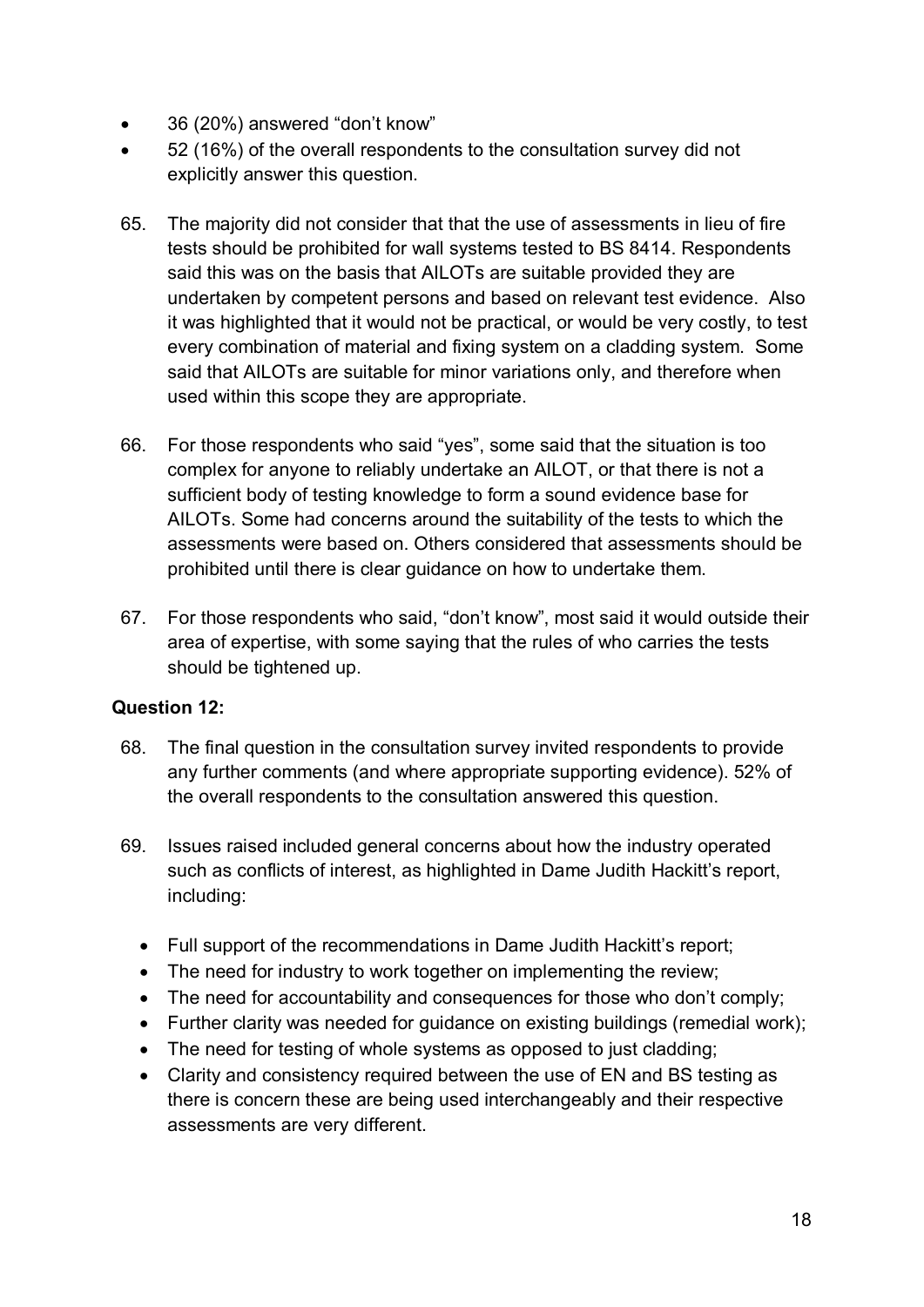# <span id="page-18-0"></span>Section 4: Government Response

- 70. Following consultation, the Government has decided to go further than Dame Judith recommended and has laid regulations which ban the use of combustible materials for certain high-rise buildings over 18 metres (blocks of flats, hospitals, residential care homes, dormitories in boarding schools and student accommodation). This bans the use of assessments in lieu of tests for the external walls of such buildings. Consequently, the use of AILOTs for components (for example cladding, insulation and windows) of the external wall systems is now redundant. The regulations will come into effect on 21 December 2018.
- 71. The Government has also made clear in advice issued in the Summer that assessments should not be used to justify the performance of Glass Reinforced Plastic (GRP) composite material fire doors – standards clearly say that tests should be carried out. Since then, the industry has removed from the market doors which it could not demonstrate met the required fire test standards. The industry has committed to only reintroducing GRP composite fire doors to the market where full test evidence is available. This has had an impact on the number of AILOTS undertaken for GRP composite fire doors.
- 72. Beyond the ban of use for cladding, wall systems and fire doors as detailed above, assessments in lieu of tests currently cover a range of other products and systems which are not relevant to fire spread over the external surface of tall buildings. For example, sealing systems, structural steel protection, glazed screens, ventilation ducts, partitions, suspended ceilings. Test capacity and feasibility means that assessments may need to be carried out for these products. We will keep this position under review.
- 73. Following the consultation, the Government has decided to apply much tighter and more restrictive conditions, properly evidenced on the basis of other test data and to make clear that tests and assessments should be undertaken by appropriate bodies for example, Notified Bodies or bodies accredited by UKAS. Notified bodies and bodies accredited by UKAS have to demonstrate as part of the process that they have the competence to do the job – this will include demonstrating that they have competent individuals within their organisation. To maintain accreditation, bodies will be periodically audited to demonstrate that they are maintaining their competence.
- 74. The relevant guidance has been tightened further to: